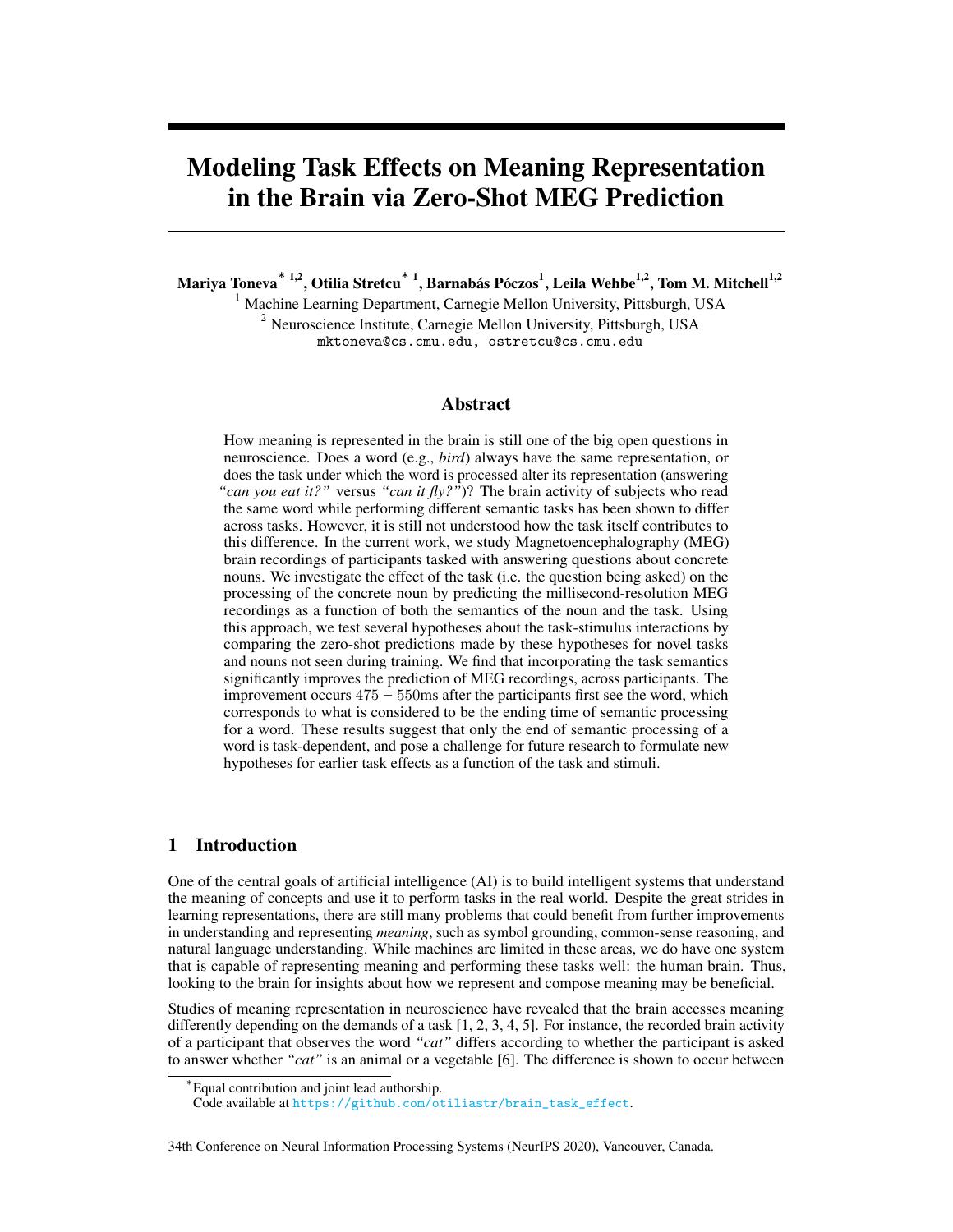400 − 600ms after *"cat"* is presented to the participant, a period when it is believed that the brain processes the semantics of the perceived word [\[7\]](#page-9-6), suggesting an interaction between the task and stimulus meaning. One hypothesis for the interaction that has received some experimental backing is that, in order to solve the task, the brain uses attention mechanisms to emphasize task-relevant information [\[8,](#page-9-7) [9,](#page-9-8) [10,](#page-9-9) [11,](#page-9-10) [12\]](#page-9-11). However, the computational principle behind this attention mechanism is poorly understood, as it can be due to several neural properties, such as an increased response gain, sharper tuning [\[13\]](#page-9-12), or a tuning shift [\[11\]](#page-9-10).

In this work, we propose the first computational model that implements precise hypotheses for the interaction between the semantics of tasks and that of individual concepts in the brain, and tests their ability to explain brain activity. We posit that formulating such a computational model will be a helpful step towards specifying a full account of the task-stimulus interactions. Specifically, we study how tasks interact with the semantics of concepts by building models that predict recorded brain activity of people tasked with answering questions (e.g., *"is it bigger than a microwave?"*) about concrete nouns (e.g., *"bear"*). Importantly, the proposed model is able to generalize to previously unseen tasks and stimuli, allowing us to make zero-shot predictions of brain recordings.

Using this computational framework, we show that models that predict brain recordings as a function of the task semantics significantly outperform ones that do not during time windows (475 − 550ms and 600 − 650ms) which largely coincide with the end of semantic processing of a word, typically thought to last until 600ms [\[7\]](#page-9-6). This result suggests that only the end of semantic processing of a word becomes task-dependent and that this effect is related to the meaning of the task. We believe that in addition to this result, neuroscientists will also be interested in the ability to computationally compare different hypotheses for the task-stimuli interactions, and we hope that our general problem formulation will benefit future research attempting to study other forms of interaction not considered in this work. Additionally, our work may be of interest to the AI community. Further understanding task effects on concept meaning in the brain may provide insights into building AI models that learn how to combine representations specific to the task with task-invariant representations of concepts, as a step towards composing meaning that is both goal-oriented and more easily adaptable to new tasks.

Our main contributions can be summarized as follows:

- We propose a means of representing the semantics of the question task that shows a significant relationship with the elicited brain response. We believe such an approach could be useful to future studies on question-answering in the brain.
- We provide the first methodology that can predict brain recordings as a function of *both* the observed stimulus and question task. This is important because it will not only encourage neuroscientists to formulate mechanistic computational hypotheses about the effect of a question on the processing of a stimulus, but also enable neuroscientists to test these different hypotheses against each other by evaluating how well they can align with brain recordings. While we have implemented and compared several hypotheses for this effect, and have found some to be better than others, parts of the MEG recordings remain to be explained by future hypotheses. We hope neuroscientists will build on our method to formulate and test such future hypotheses. We make our code publicly available to facilitate this.
- We perform all learning in a zero-shot setting, in which neither the stimulus nor the question used to evaluate the learned models is seen during training (i.e. not just as the specific stimulus-question pair but also in combination with any other question/stimulus). Note that this is not the case in previous work that examines task effects, and we are the first to demonstrate how zero-shot learning can be applied successfully to this question. This is important for scientific discovery because it can test the generalization of the results beyond the experimental stimuli and tasks.
- We show that models that integrate task and stimulus representations have significantly higher prediction performance than models that do not account for the task semantics, and localize the effect of task semantics largely to time-windows in  $475 - 650$  ms after the stimulus presentation.

# 2 Related work

Classical neuroimaging experiments that study meaning by contrasting different stimulus conditions often include a task that is related to processing the meaning of the word (such as judging the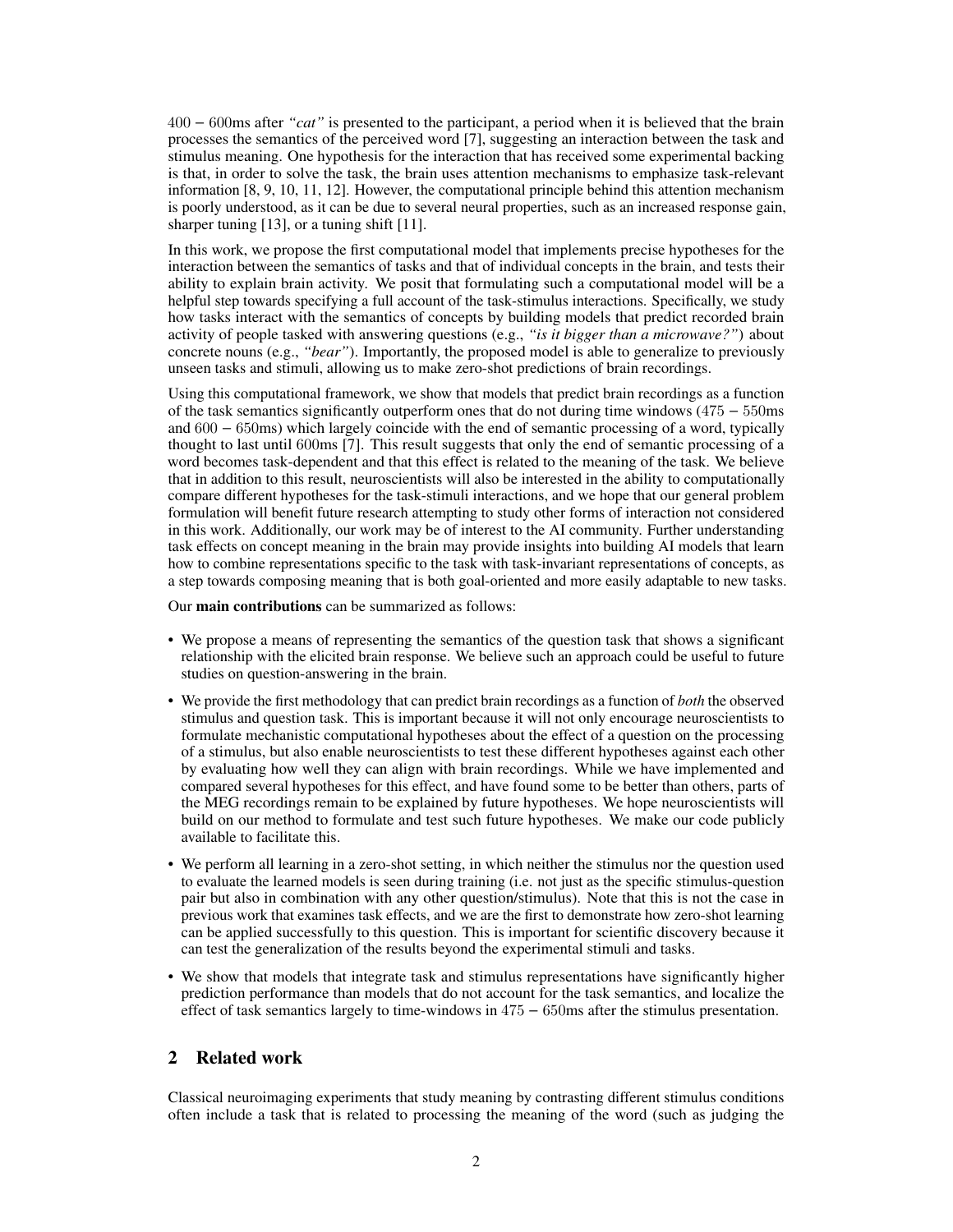<span id="page-2-0"></span>

Figure 1: Experimental paradigm recreated from Sudre et al. [\[19\]](#page-10-0). Subjects shown a question, followed by 60 concrete nouns along with their line drawings in random order.



Figure 2: Feature representations of questions and stimuli obtained from Mechanical Turk.

similarity of two stimuli), however these experiments do not use predictive models that systematically relate the stimulus properties to the brain recordings, and do not explicitly investigate the task effect.

A number of previous studies have used predictive models to examine the relationship between brain recordings and stimulus properties, but have also not explicitly investigated the effect of a task. In many of these studies [\[14,](#page-10-1) [15,](#page-10-2) [16,](#page-10-3) [17,](#page-10-4) [18\]](#page-10-5), the participants performed only one task – language comprehension – and, although this complex task can arguably be broken down into simpler tasks, this question was not explicitly investigated by the authors. In contrast, Sudre et al. [\[19\]](#page-10-0) explicitly tasked participants with answering yes/no questions about objects. Even though the original paradigm of Sudre et al. [\[19\]](#page-10-0) results in task-dependent brain recordings, the authors average the brain recordings for the same stimulus across tasks and learn predictive models only based on the semantics of the objects. While averaging over repetitions of the same stimulus can boost the signal-to-noise ratio, it likely loses the task-dependent information in the brain recordings. Here we reanalyze the original task-dependent single-repetition data from Sudre et al. [\[19\]](#page-10-0) to investigate the task-dependent brain recordings using predictive models that include representations of both the object and the question.

One previous work uses a predictive model to investigate task effects [\[11\]](#page-9-10), and is thus closest to ours. In this work, the authors asked participants to attend to one of two object categories in natural scene stimuli. The authors then learn two separate models, each of which is trained to predict the fMRI recordings of participants in one of the 2 tasks as a function of the stimuli representations. They then compare the learned weights of the 2 models to conclude that each task-specific model puts more emphasis on those stimulus features that are related to the task. In contrast to this work, we integrate both the task and the stimulus representations into a single zero-shot learning framework, which allows us to predict brain recordings corresponding to novel tasks and stimuli. Additionally, we predict MEG recordings which have a 2000-times finer temporal resolution than the fMRI recordings used by Cukur et al. [\[11\]](#page-9-10), which allows us to localize the task effect in time.

The work of Nastase et al. [\[12\]](#page-9-11) also use a computational approach to investigate task effects. These authors account for the task directly in their computational model by constructing a different representational dissimilarity space [\[20\]](#page-10-6) for each of two tasks, and then comparing these to the representational dissimilarity space of brain recordings. The representational spaces of the stimuli are entirely taskdependent and do not incorporate the stimulus semantics. This is a limitation because this model is not able to investigate the relationship between the brain recordings and a possible interaction between the task and stimulus. Moreover, similarly to Cukur et al. [\[11\]](#page-9-10), Nastase et al. [\[12\]](#page-9-11) predict fMRI recordings, limiting the investigation of the task effect in time.

# 3 Methodology

## 3.1 Brain data

We aim to study the effect of a task on the brain representation of a stimulus, when the stimulus is shown while performing the task. To this end, investigating the magnetoencephalograpy (MEG)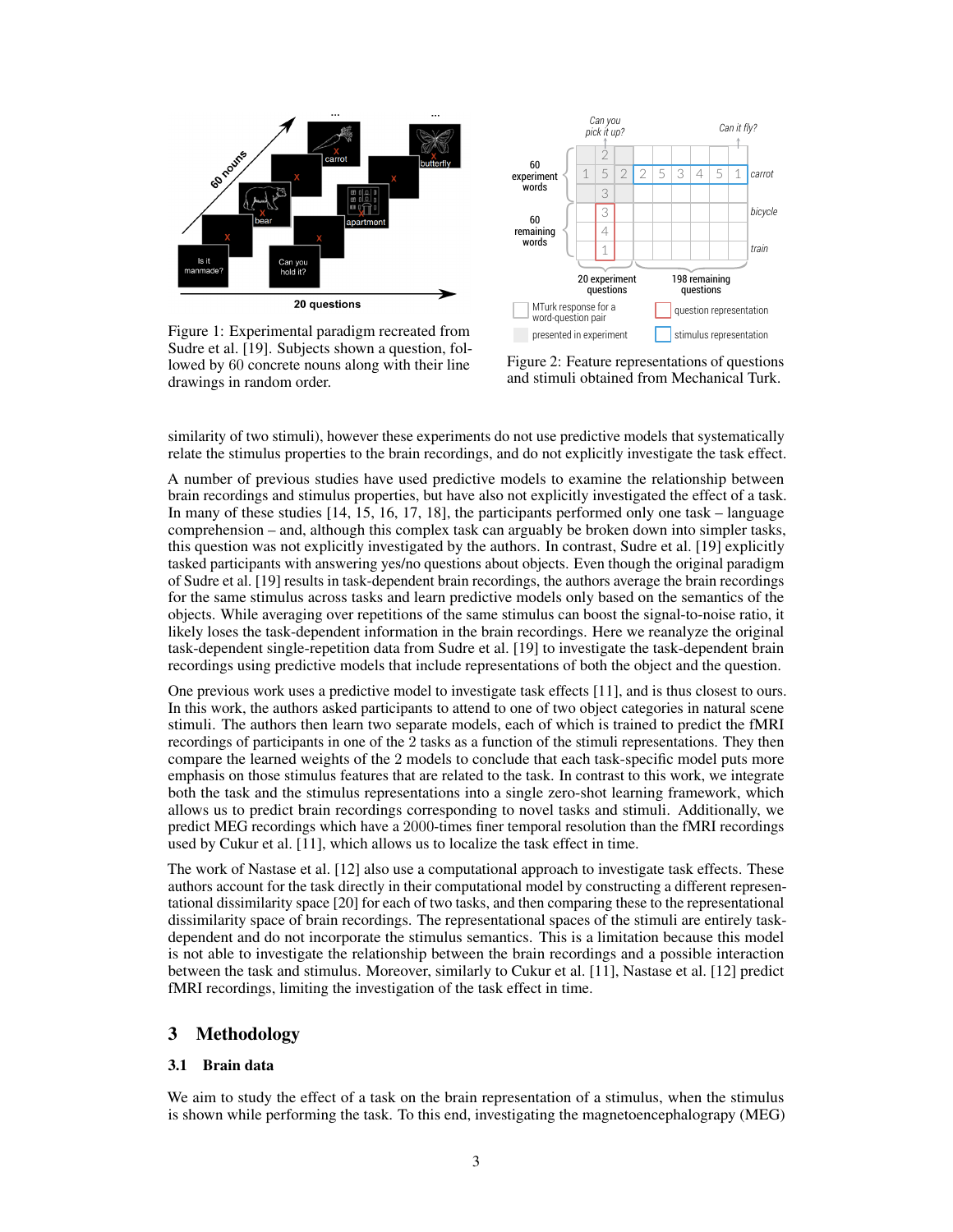dataset presented in Sudre et al. [\[19\]](#page-10-0), which contains 20 different question tasks, makes for an excellent case study and was provided upon our request.

In this experiment, subjects were asked to perform a question-answering task, while their brain activity was recorded using MEG. Figure [1](#page-2-0) illustrates the experimental paradigm. Subjects were first presented with a question (e.g., "Is it manmande?"), followed by 60 concrete nouns, along with their line drawings, in a random order. Each stimulus was presented until the subject pressed a button to respond *"yes"* or *"no"* to the initial question. Once all 60 stimuli are presented, a new question is shown for a total of 20 questions. Thus we have a total of 60 stimuli  $\times$  20 questions = 1200 examples.

MEG samples the amplitude of the magnetic field induced by neuronal firing at 306 sensors positioned on the scalp of a subject every millisecond. The data were preprocessed using standard MEG preprocessing procedures (details in Appendix [A\)](#page--1-0). We analyze the data from the beginning of the stimulus word presentation (i.e. 0ms) to 800ms, to avoid contributions to the brain signal from the participant's button-press (median response time across stimuli is 913ms, averaged across subjects). We further downsample the recordings in time by averaging non-overlapping 25ms windows, resulting in data of size 306 sensors  $\times$  32 time windows. We analyze data from 6 of the original 9 subjects. Data from 3 subjects were excluded because of missing trials.

## <span id="page-3-0"></span>3.2 Selecting representations for questions and stimuli

To study the effect of the question on the meaning representation of a word, we first need a way to represent both the semantics of the question and the word. We created two types of word and question representations: one type derived from a pretrained bidirectional model of stacked transformers (BERT) [\[21\]](#page-10-7), which is a popular model used for question-answering tasks, and a second type derived from Amazon Mechanical Turk (MTurk) of people answering questions about concrete nouns. We find that the MTurk representations significantly outperform the BERT ones in the prediction tasks outlined in the following sections, and so we focus on the MTurk representations in the main text and provide a detailed description of the BERT features and related results in Appendix [D.](#page--1-1) One possible explanation for why representations from BERT perform worse is that BERT may lack commonsense knowledge related to perceptual and visual properties of objects that is necessary to answer the questions in our experiment (e.g. *"Is it bigger than a car?"*). In fact, prior work has shown that BERT representations are deficient of object attributes that are related to questions similar to ours [\[22\]](#page-10-8) and of other physical commonsense knowledge [\[23\]](#page-10-9).

The Mechanical Turk data was originally collected by Sudre et al. [\[19\]](#page-10-0) and was provided at our request. Participants on MTurk were shown a set of 1000 words (e.g., *"bear", "house"*) and were requested to answer 218 questions about them (e.g., *"Is it fragile?", "Can it be washed?"*) on a scale from 1 to 5 ("definitely not" to "definitely yes"). In this dataset, 60 out of the 1000 presented words and 20 out the 218 questions corresponded to the stimuli and questions shown during the brain recording experiment. A complete list of words and questions is shown in Appendix [H.](#page--1-2)

Using this dataset, we define the representation of a word as a vector containing the MTurk responses for that word to all 198 questions not in the experiment (see Figure [2\)](#page-2-0). Moreover, we define the task (i.e. question) representation as a vector containing the MTurk responses for 60 words which are not in the experiment. Using more words did not result in improved performance on the validation set. We purposefully excluded the questions and words in the brain experiment from these representations. Note that [\[19\]](#page-10-0) used the same word representations, but to the best of our knowledge, we are the first to represent question semantics as a collection of answers.

With permission from Sudre et al. [\[19\]](#page-10-0), we provide the MTurk representations of the stimuli and questions in [https://github.com/otiliastr/brain\\_task\\_effect](https://github.com/otiliastr/brain_task_effect). We further provide the MTurk human-judgments for all 1000 words, and the BERT representations discussed in Appendix [D.](#page--1-1)

## 3.3 Hypotheses

Next, we formulate several hypotheses of how the question integrates with the stimulus in order to give rise to a task-dependent meaning representation. First, we will introduce the notation used to define the hypotheses, as well as the concrete models described in the next section. Using the notation in Table [1,](#page-5-0) we propose the following hypotheses, also shown in Figure [3:](#page-4-0)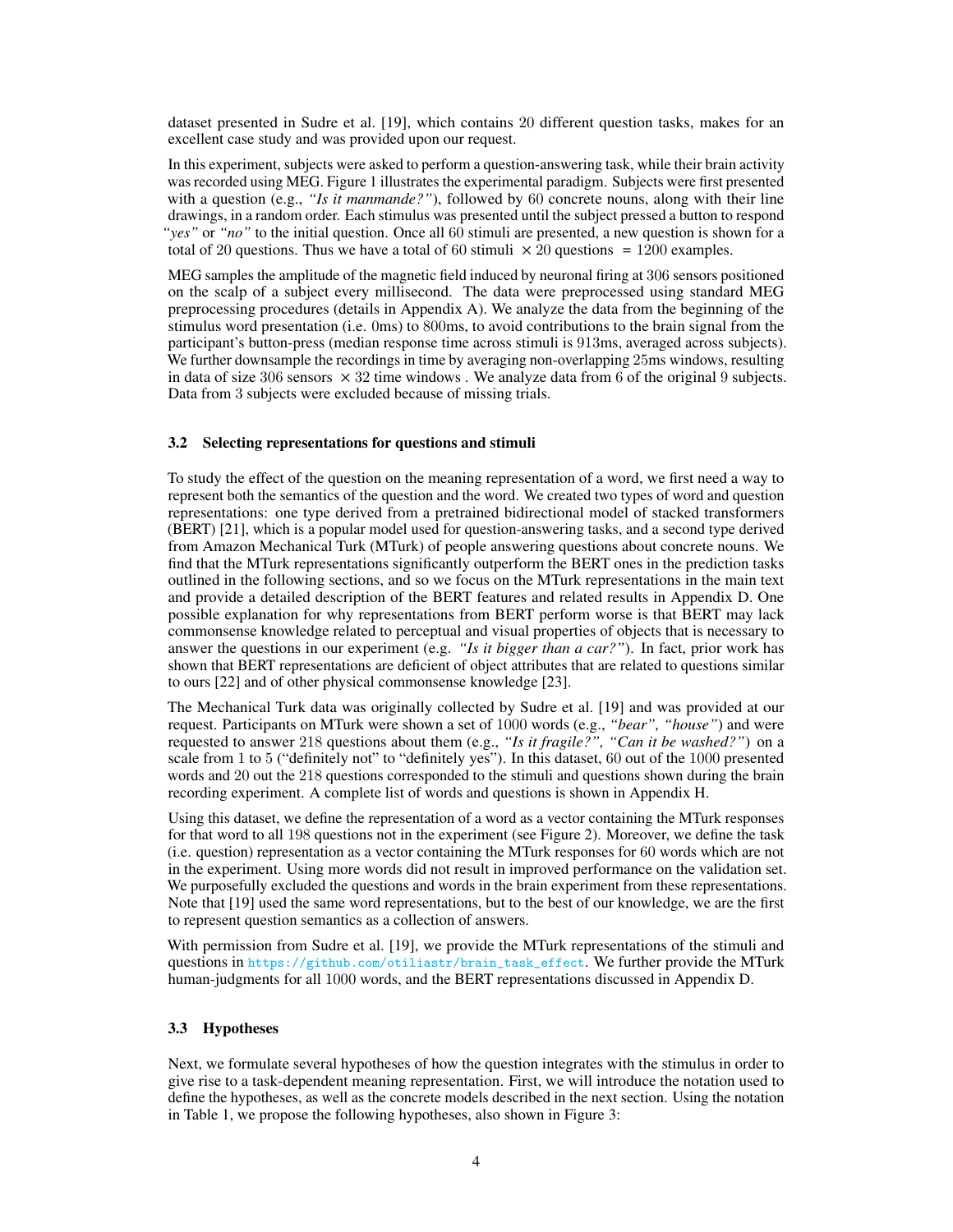<span id="page-4-0"></span>

Figure 3: Proposed task-stimulus integration hypotheses.

Hypothesis 1 (no task effect): The brain activity is not affected by the task and can mostly be explained by the stimulus. Thus, we can approximate the elicited brain activity as:  $b = f_s(s)$ .

Hypothesis 2 (no stimulus effect): The brain activity is not affected by the stimulus and can mostly be explained by the task. Thus, we can approximate the elicited brain activity as:  $b = f_t(s)$ . While this hypothesis may not predict the brain activity the best, it will allow us to localize the task effect.

Hypothesis 3 (additive): Both the stimulus and the task affect the brain activity, but their contributions are independent:  $b = f_s(s) + f_t(t)$ .

Hypothesis 4 (interactive): The brain activity is well explained by the stimulus, but the task changes the way the stimulus is perceived:  $b = f_s(t \otimes s)$ . We can think of this as the task focusing *attention* on particular features of the stimulus that are relevant to the task (e.g., in answering the question *"Is it bigger than a car?"* for the stimulus *"dog"*, we pay more attention to the features of *"dog"* that are related to size, and ignore others such as color). This hypothesis aligns with the conclusions of Cukur et al. [\[11\]](#page-9-10) that a task emphasizes those semantic dimensions of the stimulus that are relevant to the task. We use the notation ⊗ to represent generically any type of augmentation, and in Section [3.4](#page-4-1) we describe in detail the forms of attention used in our experiments.

## <span id="page-4-1"></span>3.4 Predicting brain activity under different hypotheses

We next formulate models to represent the parametric functions  $f_s$  and  $f_t$  in the proposed hypotheses and to learn the parameters that best predict the brain activity. Our notation is summarized in Table [1.](#page-5-0) In the rest of this paper, we refer to the hypotheses using the abbreviations H1, H2, H3 and H4.

## 3.4.1 Models

The functions  $f_s$  and  $f_t$  can be represented using any regression models that map from a feature space to the brain activity space. Prior work [\[14,](#page-10-1) [24,](#page-10-10) [25,](#page-10-11) [26\]](#page-10-12) has shown that simple multivariate regression models such as *ridge regression* are reliable tools for predicting brain activity from stimulus features and are able to achieve good accuracy. For this reason, we will adopt the ridge regression setting for modeling  $f_s$  and  $f_t$ . In ridge regression, we model the output of a function  $f$  as a linear combination of the input features:  $\hat{y} = f(x) = xW$ , where W is a parameter matrix. W is trained to minimize the loss function  $||Y - XW||_F^2 + \lambda ||W||_F^2$ , consisting of the mean squared error of the predictions and a regularization term on the parameters to avoid overfitting. Here  $X$  and  $Y$  represent the training inputs and targets, respectively, stacked together,  $\|\cdot\|_F$  denotes the Frobenius norm, and  $\lambda > 0$  is a tunable hyperparameter representing the regularization weight. In our setting, the targets of the prediction Y consist of the MEG recording of the brain activity,  $Y_b$ , described in Table [1.](#page-5-0) However, the inputs  $X$  depend on the hypothesis being tested, as we describe further.

Hypothesis 1: Under a *no task effect* hypothesis, we predict the brain activity as a function of the stimulus features only,  $Y_b = f_s(X_s) = X_sW_s$ , where  $W_s \in \mathbb{R}^{F_s \times LT}$ . The objective function is:

$$
\min_{W_s} \|Y_b - X_s W_s\|_F^2 + \lambda \|W_s\|_F^2 \tag{1}
$$

Hypothesis 2: Under a *no stimulus effect* hypothesis, we predict the brain activity as a function of the task features only,  $Y_b = f_t(X_t) = X_t W_t$ , where  $W_t \in \mathbb{R}^{F_t \times LT}$ . Our objective function becomes:

$$
\min_{W_t} \|Y_b - X_t W_t\|_F^2 + \lambda \|W_t\|_F^2 \tag{2}
$$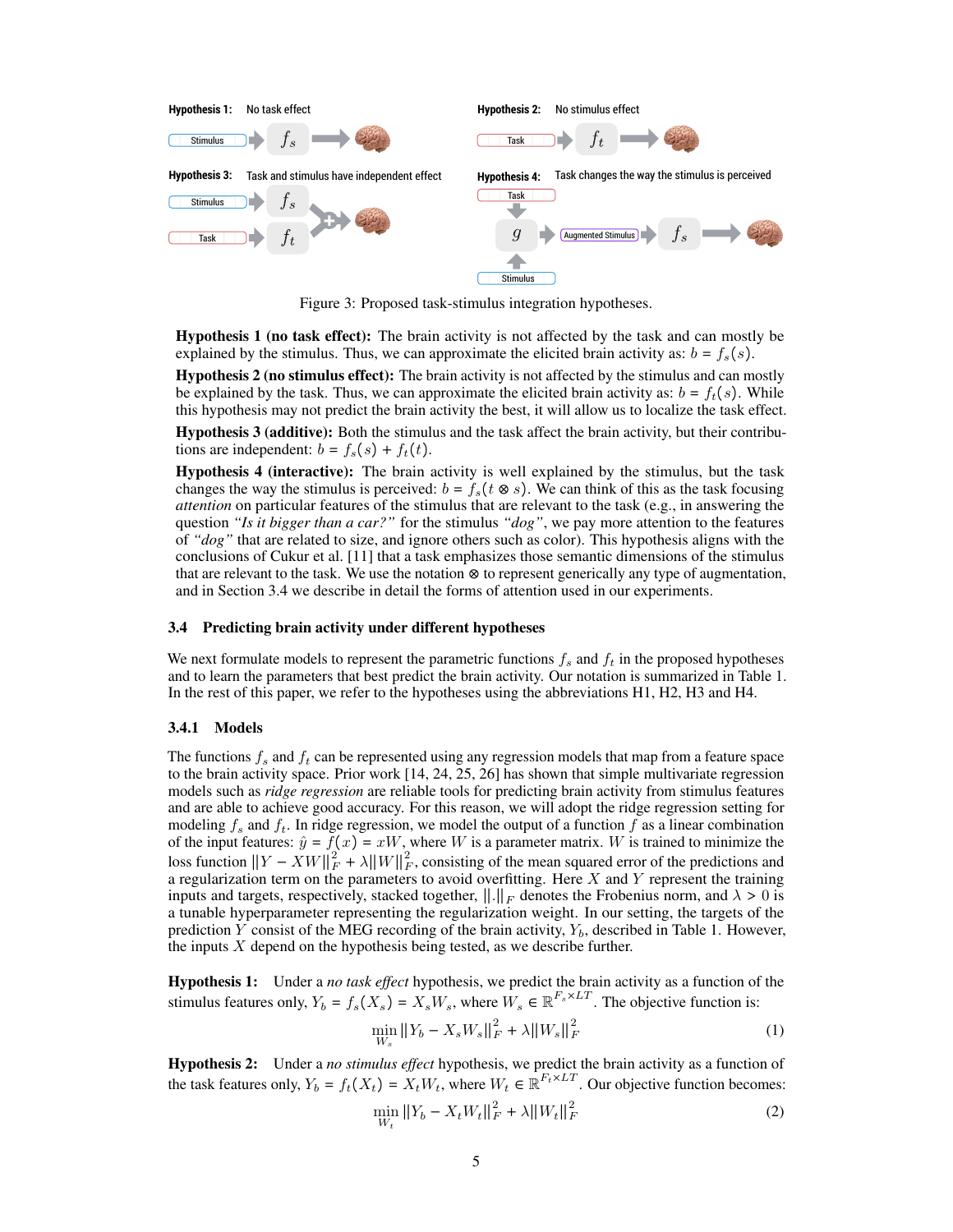<span id="page-5-0"></span>

| $N_{\rm c}$<br>$N_t$        | num. unique stimuli in experiment, 60<br>num. unique tasks in experiment, 20                 | $\boldsymbol{b}$<br>$X_{s}$ | predicted brain activity; $\hat{b} \in \mathbb{R}^{LT}$<br>stimuli representations, stacked  |
|-----------------------------|----------------------------------------------------------------------------------------------|-----------------------------|----------------------------------------------------------------------------------------------|
| R<br>L                      | total num. repetitions, over all stimuli, 1200<br>space dimension of the brain activity, 306 | $X_t$                       | for all repetitions; $X_s \in \mathbb{R}^{R \times F_s}$<br>task representations, stacked    |
| T<br>$F_s$                  | time dimension of the brain activity, 32<br>num. features in stimulus representation,        | $Y_h$                       | for all repetitions; $X_t \in \mathbb{R}^{R \times F_t}$<br>recorded brain activity, stacked |
|                             | 198 for MTurk; 768 for BERT                                                                  |                             | for all repetitions; $Y_b \in \mathbb{R}^{R \times LT}$                                      |
| $F_{t}$                     | num. features in task representation,                                                        | $f_{\rm g}$                 | function mapping from s to $\hat{b}$ ;                                                       |
|                             | 60 for MTurk; 768 for BERT                                                                   |                             | $f_s: \mathbb{R}^{F_s} \to \mathbb{R}^{LT}$                                                  |
| $\mathcal{S}_{\mathcal{S}}$ | stimulus representation; $s \in \mathbb{R}^{F_s}$                                            | $f_{t}$                     | function mapping from t to $\hat{b}$ ;                                                       |
|                             | task representation; $t \in \mathbb{R}^{F_t}$                                                |                             | $f_t: \mathbb{R}^{F_t} \to \mathbb{R}^{LT}$                                                  |

Table 1: Notation used in defining the proposed hypotheses and models.

Hypothesis 3: Under an *additive effect* hypothesis, we predict the brain activity as the sum of the stimulus contribution and task contribution:  $\hat{Y}_b = f_s(X_s) + f_t(X_t) = X_sW_s + X_tW_t$ . Note that this is equivalent to a single regression function  $f(X_s, X_t) = [X_s, X_t] \cdot [W_s, W_t]$ , where  $[X_s, X_t] \in$  $\mathbb{R}^{R\times (F_s + F_t)}$  is a concatenation of the stimulus and task features, and  $W = [W_s; W_t] \in \mathbb{R}^{(F_s + F_t)\times LT}$ is a concatenation of their corresponding weight matrices. Thus, the objective can be written as:

$$
\min_{W_s, W_t} \|Y_b - [X_s, X_t] \cdot [W_s; W_t] \|_F^2 + \lambda \| [W_s; W_t] \|_F^2
$$
\n(3)

Hypothesis 4: Under an *interactive effect* hypothesis, we predict the brain activity as a function of the *augmented* stimulus features. The intuition is that the task *augments* the features that are relevant. In this work, we consider an implementation of the augmentation using *soft attention* [\[27\]](#page-10-13), in which the task reweighs the contribution of the stimulus features. To simplify the notation in the following formulations, we will use  $t$  and  $s$  to refer to both the identity and the representation of a task and a stimulus in the experiment. Each task t is associated with a set of attention parameters  $a_t \in \mathbb{R}^{F_s}$  that rescale the original stimulus features when the stimulus  $s$  is presented under question  $t$ . Thus, the augmented stimulus features under question t become  $\bar{s} = a_t \otimes s$ , where  $\otimes$  represents element-wise multiplication. The augmented stimuli for all training examples can be stacked together in an a matrix  $X_{\overline{s}}$ , and used as input to a ridge regression model, similar to H1:

$$
\min_{W_s} \|Y_b - X_{\bar{s}} W_s\|_F^2 + \lambda \|W_s\|_F^2 \tag{4}
$$

The attention vectors  $a_t$  can be precomputed or learned along the regression parameters, as follows:

H4.1. Precomputed attention: The MTurk features have interpretable dimensions for both tasks and stimuli, which enables us to directly compute the hypothesized relevance of different stimuli dimensions to each task. As described in Section [3.2,](#page-3-0) each semantic dimension of a word corresponds to one of the  $F_s = 198$  non-experimental questions (see Figure [2\)](#page-2-0). Given this relationship, we compute the attention parameters for every stimulus presented under task  $t$  as  $a_t = \text{softmax}([\overline{a_{t,\tilde{t}_j}}])$  for  $j \in \{1,\ldots,F_s\}$ , where  $\tilde{t} \in \mathbb{R}^{F_t}$  is a representation of a non-experimental question, and  $a_{t,\tilde{t}} = \text{cosine\_similarity}(t,\tilde{t})$ . We observe that this precomputed attention indeed emphasizes semantically-relevant word features. For example, the word features with highest attention for the question *"Is it made of metal?"* are *"Is it silver?"* and *"Is it mechanical?"*. The top 5 word features with highest attention for each question are provided in Appendix [E.](#page--1-3)

H4.2. Learned attention: We learn the attention parameters together with the regression parameters with the objective of predicting the brain recordings as accurately as possible. A direct approach would be to learn a different set of attention parameters  $a_t$  for every task t. However, since our goal is to be able to make *zero-shot* predictions for tasks and stimuli never seen during training, we instead learn how to map the features of the task to an attention vector. In our experiments we did so by learning an attention matrix  $A \in \mathbb{R}^{F_t \times F_s}$ , such that  $a_t = \sigma(tA)$ , where  $\sigma(.)$  represents the sigmoid function, applied element-wise. Putting all pieces together, our objective function becomes:

$$
\min_{W_s, A} \|Y_b - \sigma(X_t A) X_s W_s\|_F^2 + \lambda \|W_s\|_F^2 + \lambda_A \|A\|_F^2
$$
\n(5)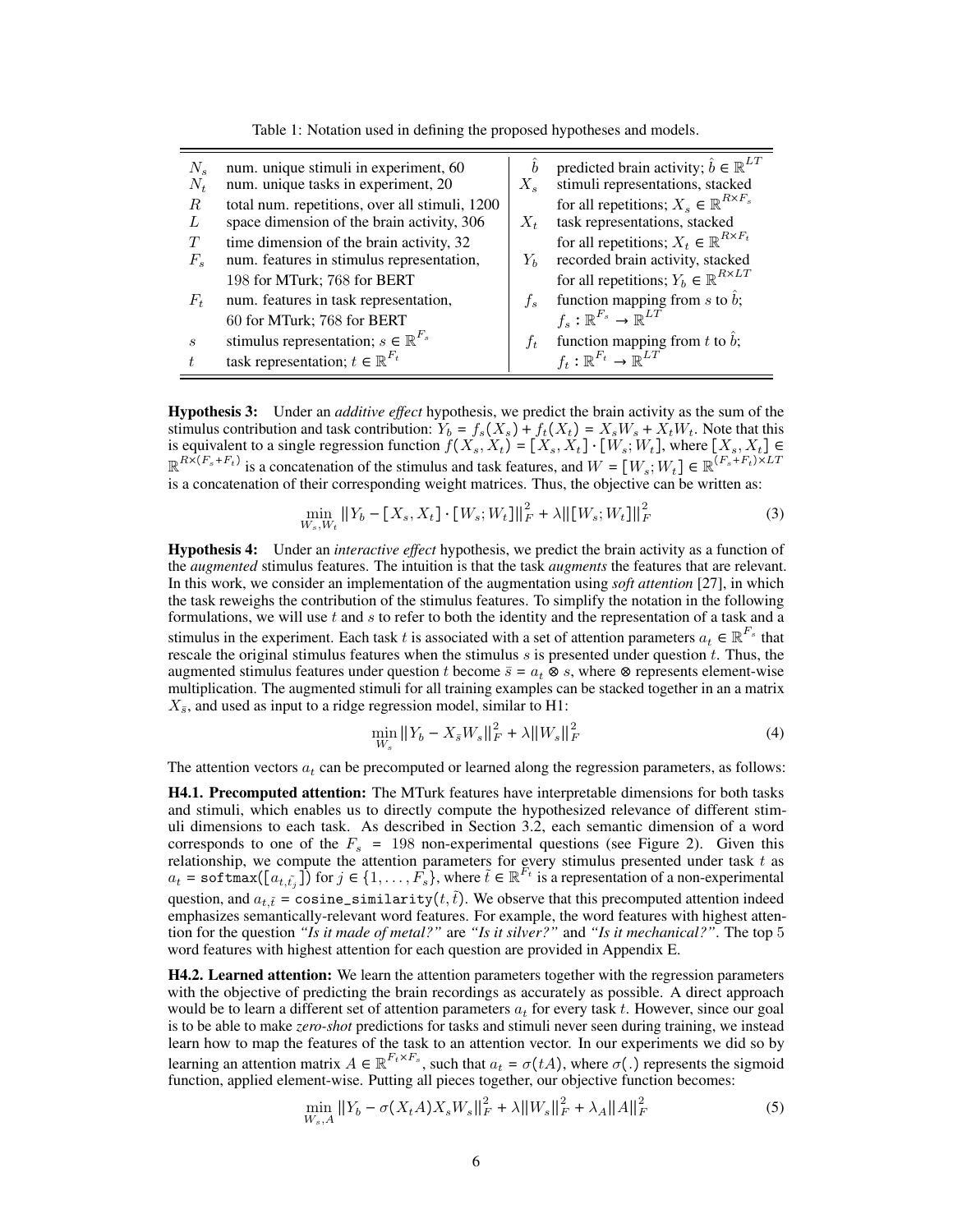<span id="page-6-0"></span>

Figure 4: Performance of all hypotheses at predicting the MEG recordings in 25ms windows, averaged over sensors. We show the mean and std. error over subjects. The task effect is mostly localized to 475 − 550ms. Hypotheses that incorporate both the stimulus and task perform similarly across time.

## 3.4.2 Training and evaluation

We next train and evaluate all models. Our goal is to predict brain recordings for any new task and word (i.e. zero-shot). Thus, we train all models using *leave-k-out* cross-validation, in which we leave out all training examples that correspond to task-stimuli pairs that contain either a task or a word that will be used for testing. We choose the regularization parameters via nested cross-validation.

We evaluate the predictions from each model by using them in a classification task on the held-out data, in the *leave-k-out* setting. The classification task is whether we are able to match the brain data predictions for two heldout task-stimuli pairs to their corresponding true brain data. This task has been previously proposed for settings with low signal-to-noise ratio [\[14\]](#page-10-1). The classification is repeated for each leave-k-out fold and an average classification accuracy is obtained for each sensor-timepoint. We refer to this accuracy as *2v2 accuracy*. The theoretical chance performance is 0.5. A more detailed explanation about this metric can be found in Appendix [B.](#page--1-4) Further details about the train/validation/test splitting, parameter optimization, hyperparameter tuning and preventing overfitting can be found in Appendix [C.](#page--1-5)

Our code with all training and evaluation details is available at [https://github.com/otiliastr/](https://github.com/otiliastr/brain_task_effect) [brain\\_task\\_effect](https://github.com/otiliastr/brain_task_effect).

# 4 Results and discussion

## 4.1 Effect of incorporating question task semantics

Time window results. We present the 2v2 accuracy per 25ms time window of all tested hypotheses in Figure [4.](#page-6-0) The time points for which each accuracy significantly differs from chance are indicated with a  $\star$  symbol (one-sample t-test, 0.05 significance level, FDR controlled for multiple comparisons [\[28\]](#page-10-14)). We observe that the hypothesis that only considers the question task semantics (H2) performs significantly better than chance in one early time window  $(50 - 75)$  and much later during 475 − 550ms. The remaining hypotheses also perform better than chance in the same 475 − 550ms window, but we observe that during the majority of that time H3 and H4.1 perform significantly better than H1 (paired t-test, 0.05 significance level, FDR controlled for multiple comparisons; significance for the H3-H1 comparison and all other pairwise comparisons are shown in Supplementary Figure [10](#page--1-6) in Appendix [F\)](#page--1-7). We conclude that incorporating the question task semantics can improve the prediction of MEG recordings. Note that all discussed times are measured relative to stimulus onset.

**Sensor-timepoint results.** We investigate the task effect further by comparing the contribution of the question-specific precomputed attention and the word features to the accuracy of H4.1 by computing the 2v2 accuracy in two special cases: (1) when the two tested word-question pairs share the same word (i.e.  $(q_1, w_1)$  vs  $(q_2, w_1)$ ), higher-than-chance accuracy is attributed to the precomputed attention features; (2) when the two tested word-question pairs share the same question (i.e.  $(q_1, w_1)$  vs  $(q_1,$  $(w<sub>2</sub>)$ ), higher-than-chance accuracy is attributed to the word features. These results are presented per sensor-timepoint in Figure [5,](#page-7-0) where only higher-than-chance accuracies across participants are shown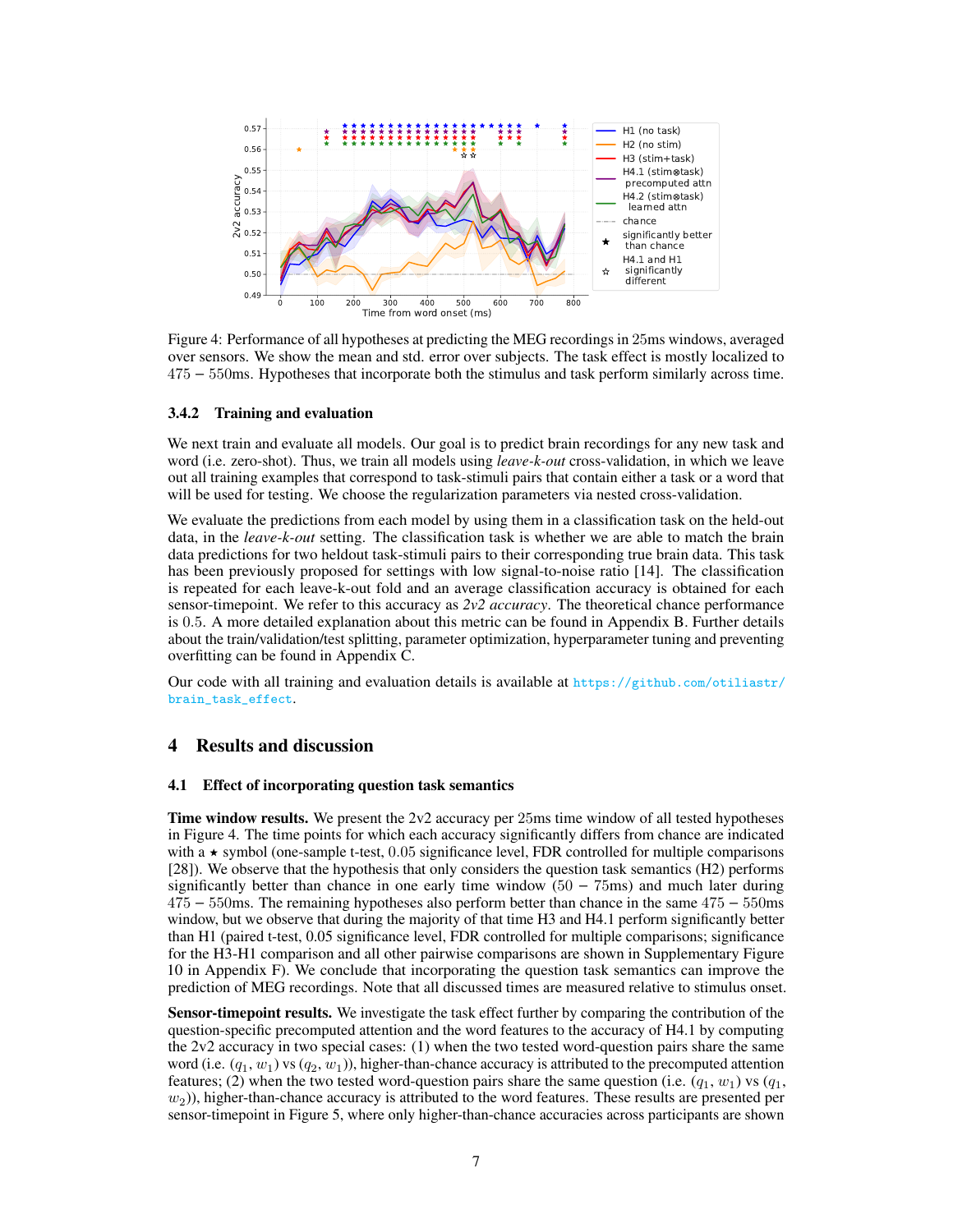<span id="page-7-0"></span>

Figure 5: Mean 2v2 accuracy across subjects of predicting sensor-timepoints in 50ms windows using H4.1, when predicting the brain recordings for two word-question pairs that share the same word (Left) and the same question (Right). Displayed accuracies are significantly greater than 0.5. The main question contribution appears in the frontal and temporal lobes during 400 − 550ms, whereas the word contribution is distributed across the occipital and temporal lobes during 200 − 650ms.

(one-sample t-test, 0.05 significance level, FDR controlled for multiple comparisons). The results are visualized using MNE-Python [\[29\]](#page-10-15). The main contribution of the question-specific attention appears between 400-550ms, localized to the frontal and the left temporal lobes. The contribution of the stimulus features is more distributed, both in time and space. The effect of word semantics begins at 150ms and extends until the end of the considered time, with major contributions in the occipital lobes (200 − 600ms) and temporal lobes (400 − 550ms, 600 − 650ms). For ease of visualization, here we present results for 50ms time windows. The results for 25ms time window align with the presented effects and are provided in Appendix [F.](#page--1-7)

Beyond MTurk representations. We experimented with substituting the Mechanical Turk word and question representations with features extracted from BERT [\[21\]](#page-10-7), which are used by many state-of-the-art methods across several natural language processing problems. In summary, we find that the BERT token-level word embeddings can be a good substitute of the MTurk embeddings, but the question representations of pretrained BERT do not appear to align as closely to the question semantics in the brain. These results can be found in Appendix [D.](#page--1-1) We also tested replacing the stimulus representations with random vectors, which resulted in chance performance.

## 4.2 Comparison of task-stimulus interaction hypotheses

We further test which of the 3 hypothesized types of task-stimulus interaction (i.e., independent in H3, precomputed attention in H4.1, or learned attention in H4.2) best explains the observed MEG recordings. We observe that there is no significant difference among these hypotheses when averaging over the performance in all sensors (significance shown in Supplementary Figure [10\)](#page--1-6).

Sensor-timepoint results. A group of sensors in the occipital lobes are significantly better predicted by H3 than by H4.1 at 200−250ms (paired t-test, 0.05 significance level, FDR controlled for multiple comparisons). This is when semantic processing of a word begins, so H3 may outperform H4.1 here because H3 has an independent contribution from the word representation. Both H3 and H4.1 perform significantly better than chance during 450 − 500ms, and there are different sensor groups in the frontal lobe that are significantly better predicted by each hypothesis than the other. This suggests that this time point may contain both independent and interactive contributions of the task. We lastly observe that H4.1 outperforms H3 in the left temporal lobe during 600 − 650ms. This localization suggests that the word and question semantics may interact in this time period, rather than be processed independently. These results are shown in Supplementary Figure [11.](#page--1-8)

Learned attention. There are no significant differences between H4.2 and H4.1, and the learned attention is highly similar to the precomputed one (Pearson correlation of 0.69 between the pairwise cosine distances of the task-specific precomputed and learned attention parameters; more details in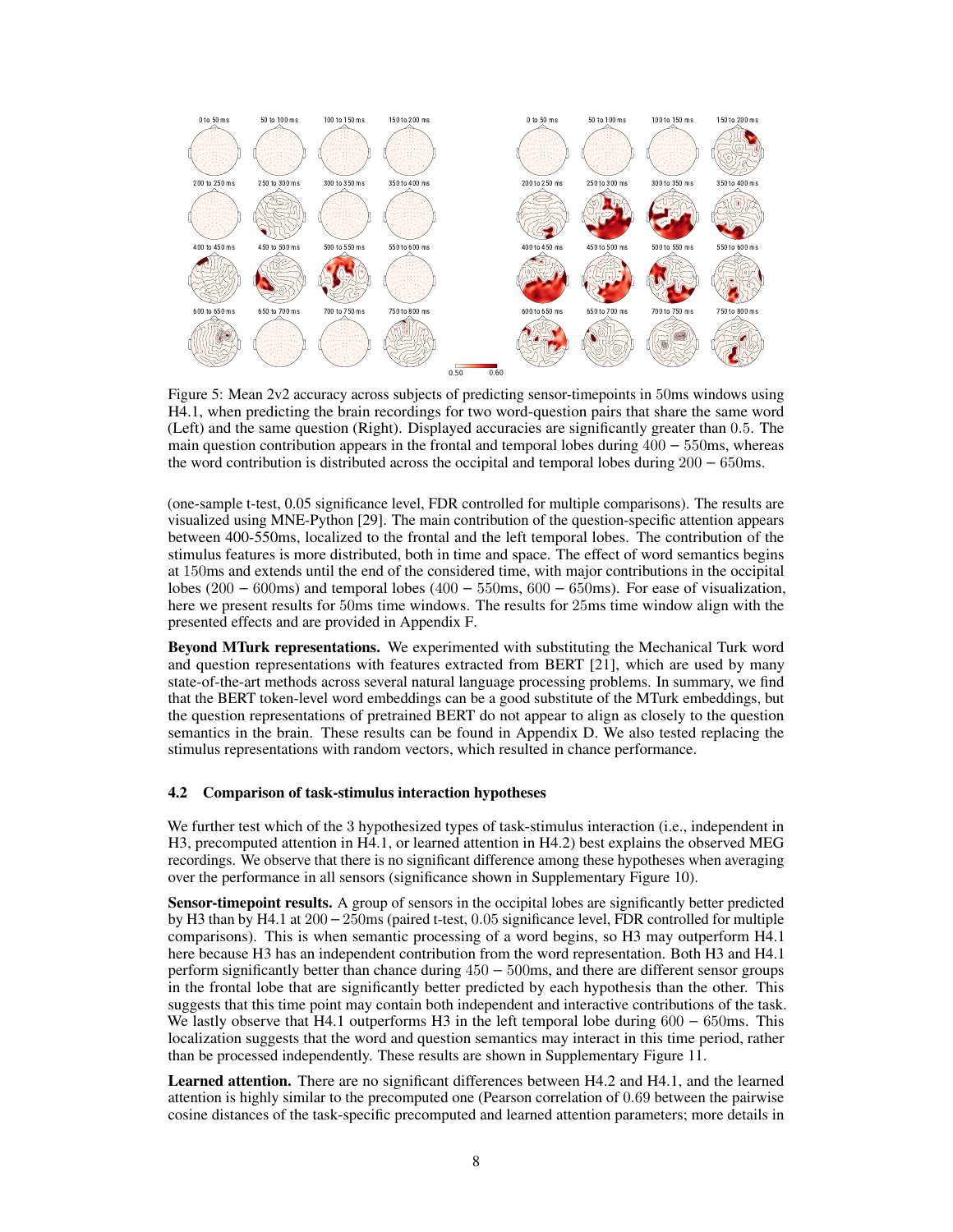Appendix [E\)](#page--1-3). This suggests that either the precomputed attention is one optimal way to combine the stimulus and task in predicting the recordings, or that more samples are needed to learn a better one. To further understand the effect of the sample size, we also evaluated H3 and H4.2 with varying amounts of training data, and found that both models perform increasingly better with more samples. The results and discussion are included in Appendix [G.](#page--1-9)

## 4.3 Effect size

We note that the magnitudes of the presented effects (i.e. accuracies, differences between hypotheses) are limited due to the small amount of data and the underlying difficulty of analyzing single-trial MEG data. The accuracies we observe are on par with other reported single-trial MEG accuracies [\[16\]](#page-10-3). Other work has mitigated the low signal-to-noise ratio of single-trial MEG by averaging the recordings corresponding to different repetitions of the same stimulus [\[19\]](#page-10-0) or grouping 20 examples together for a 20v20 classification task [\[16\]](#page-10-3). Neither is applicable here because our data does not contain repetitions of the same question-stimulus pair, and our zero-shot setting would require us to hold out a large portion of our training set if we were to evaluate on 20 stimulus-question pairs.

In the absence of these options, we have taken careful precautions to validate our results (by evaluating our models on held-out data in a cross-validated fashion) and evaluated the significance of the model performances and differences between them, and corrected for multiple comparisons. We trust that the effects we have shown to be significant are indeed true, but we note that there may be effects that we are not able to reveal due to limited power and hope that neuroscientists will apply our methods in the future to larger datasets with multiple repetitions.

## 4.4 Discussion and relation to previous results

Taken together, our results point to a robust effect of the question task semantics on the brain activity during 475 − 550ms. We also find an effect of the interaction between the question and stimulus semantics during 600 − 650ms, localized to the temporal lobe. The temporal lobes are implicated in semantic processing [\[1,](#page-9-0) [30,](#page-10-16) [31,](#page-10-17) [32\]](#page-10-18) and specifically in maintaining relevant lexical semantic information for the purposes of integration [\[33\]](#page-11-0). Since this effect occurs past the time when a word is thought to be processed (i.e. up to 600ms), it may be related to maintaining specific semantic dimensions that help answer the question (the median response time across participants is 913ms). In addition to being localized to the temporal lobes, the earlier question effect is also found in the frontal lobes, which are thought to support attention [\[34,](#page-11-1) [35\]](#page-11-2). A task effect that is related to attention is consistent with findings from [\[11,](#page-9-10) [12\]](#page-9-11). Our results expand these previous findings by characterizing the temporal dynamics of the task-stimulus interactions.

# 5 Conclusions and future work

We propose a computational framework for comparing different hypotheses about how a task affects the meaning of an observed stimulus. The hypotheses are formulated as prediction problems, where a model is trained to predict the brain recordings of a participant as a function of the task and stimulus representations. We show that incorporating the semantics of a question into the predictive model significantly improves the prediction of MEG recordings of participants answering questions about concrete nouns. The timing of the effect coincides with the end of semantic processing for a word, as well as times when the participant is deciding how to answer the question.

These results suggest that only the end of semantic processing of a word is task-dependent. This finding may inspire new NLP training algorithms or architectures that keep some computation taskindependent, in contrast to current transfer learning approaches for NLP that tune all parameters of a pretrained model when training to perform a specific task [\[21\]](#page-10-7). Moreover, future work can extend our methods to incorporate representations of tasks and stimuli from powerful neural networks that are augmented with improved commonsense knowledge [\[22\]](#page-10-8), which would eliminate the need for human-judgment annotations. Furthermore, only one of the tested hypotheses (H4.1) is experimentdependent, while all others can be applied to data from any neuroscience experiment, as long as task and stimulus feature representations can be obtained. Our results pose a challenge for future research to formulate new hypotheses for earlier effects on processing as a function of the task and stimuli.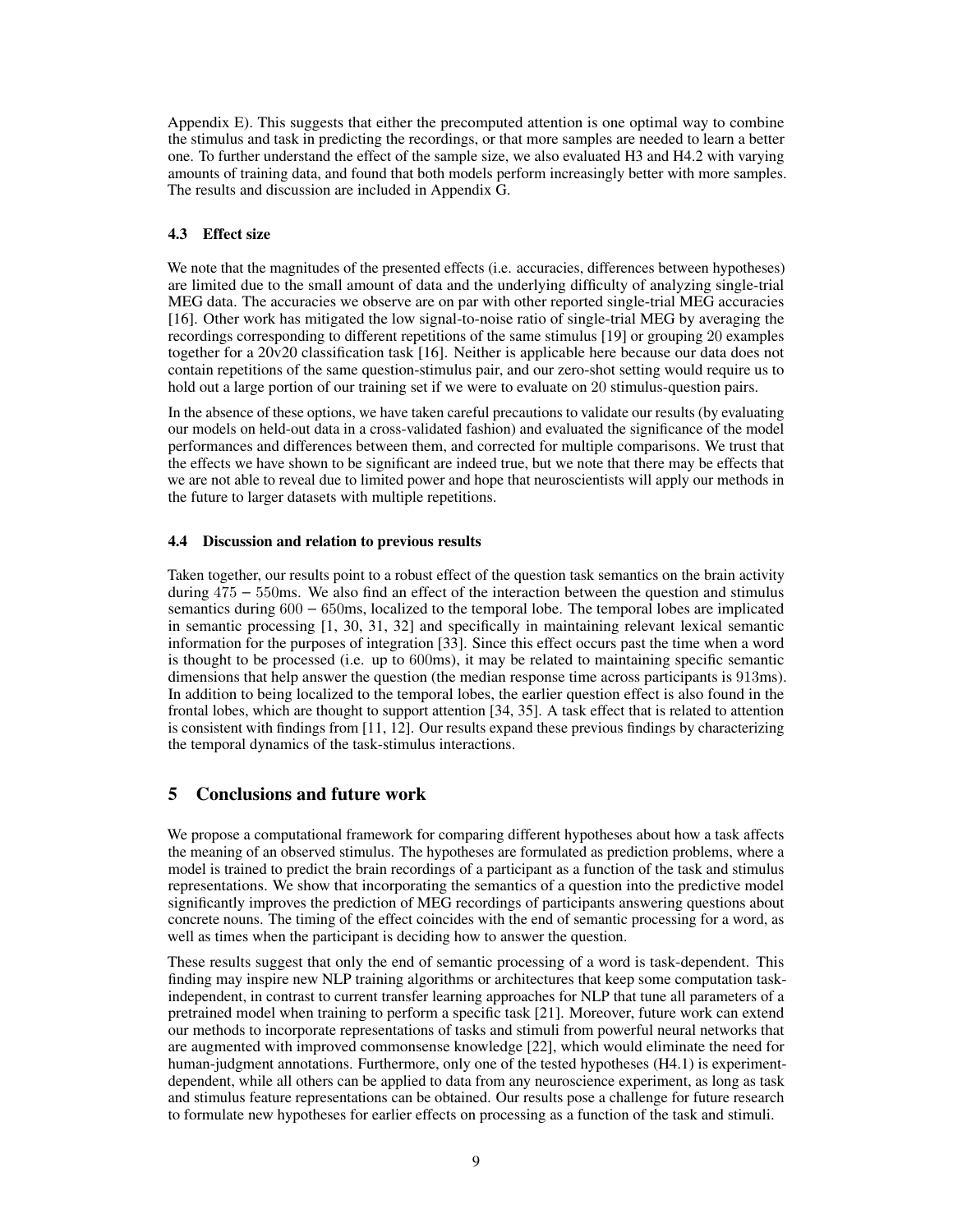## Broader impact

Our work pursues questions about the function of an average person's brain and makes contributions to basic science. We do not foresee a societal benefit or disadvantage to specific groups of people.

## Funding and competing interests

This material is based upon work supported by the DARPA D3M program, the NSF Graduate Research Fellowship, the Google Faculty Research Award, start-up funds in the Machine Learning Department at Carnegie Mellon University, and the AFOSR through research grants FA95501710218 and FA95502010118. The authors declare no competing interests.

# Acknowledgments

We thank Gustavo Sudre for collecting the MEG dataset and Dean Pomerleau for collecting the human-judgment Mechanical Turk dataset.

# References

- <span id="page-9-0"></span>[1] Jeffrey R Binder, Rutvik H Desai, William W Graves, and Lisa L Conant. Where is the semantic system? a critical review and meta-analysis of 120 functional neuroimaging studies. *Cerebral cortex*, 19(12):2767–2796, 2009.
- <span id="page-9-1"></span>[2] Gabriela Gan, Christian Büchel, and Frédéric Isel. Effect of language task demands on the neural response during lexical access: a functional magnetic resonance imaging study. *Brain and behavior*, 3(4):402–416, 2013.
- <span id="page-9-2"></span>[3] Martin N Hebart, Brett B Bankson, Assaf Harel, Chris I Baker, and Radoslaw M Cichy. The representational dynamics of task and object processing in humans. *Elife*, 7:e32816, 2018.
- <span id="page-9-3"></span>[4] Yangwen Xu, Xiaosha Wang, Xiaoying Wang, Weiwei Men, Jia-Hong Gao, and Yanchao Bi. Doctor, teacher, and stethoscope: neural representation of different types of semantic relations. *Journal of Neuroscience*, 38(13):3303–3317, 2018.
- <span id="page-9-4"></span>[5] Xiaosha Wang, Yangwen Xu, Yuwei Wang, Yi Zeng, Jiacai Zhang, Zhenhua Ling, and Yanchao Bi. Representational similarity analysis reveals task-dependent semantic influence of the visual word form area. *Scientific reports*, 8(1):1–10, 2018.
- <span id="page-9-5"></span>[6] Markus Kiefer. Perceptual and semantic sources of category-specific effects: Event-related potentials during picture and word categorization. *Memory & Cognition*, 29(1):100–116, 2001.
- <span id="page-9-6"></span>[7] Päivi Helenius, Riitta Salmelin, Elisabet Service, and John F Connolly. Distinct time courses of word and context comprehension in the left temporal cortex. *Brain: a journal of neurology*, 121 (6):1133–1142, 1998.
- <span id="page-9-7"></span>[8] Edward E Smith, Edward J Shoben, and Lance J Rips. Structure and process in semantic memory: A featural model for semantic decisions. *Psychological review*, 81(3):214, 1974.
- <span id="page-9-8"></span>[9] Jonathan D Cohen, Kevin Dunbar, and James L McClelland. On the control of automatic processes: a parallel distributed processing account of the stroop effect. *Psychological review*, 97(3):332, 1990.
- <span id="page-9-9"></span>[10] Nancy Kanwisher and Ewa Wojciulik. Visual attention: insights from brain imaging. *Nature Reviews Neuroscience*, 1(2):91–100, 2000.
- <span id="page-9-10"></span>[11] Tolga Cukur, Shinji Nishimoto, Alexander G Huth, and Jack L Gallant. Attention during natural vision warps semantic representation across the human brain. *Nature Neuroscience*, 16(6):763, 2013.
- <span id="page-9-11"></span>[12] Samuel A Nastase, Andrew C Connolly, Nikolaas N Oosterhof, Yaroslav O Halchenko, J Swaroop Guntupalli, Matteo Visconti di Oleggio Castello, Jason Gors, M Ida Gobbini, and James V Haxby. Attention selectively reshapes the geometry of distributed semantic representation. *Cerebral Cortex*, 27(8):4277–4291, 2017.
- <span id="page-9-12"></span>[13] Gijs Joost Brouwer and David J Heeger. Categorical clustering of the neural representation of color. *Journal of Neuroscience*, 33(39):15454–15465, 2013.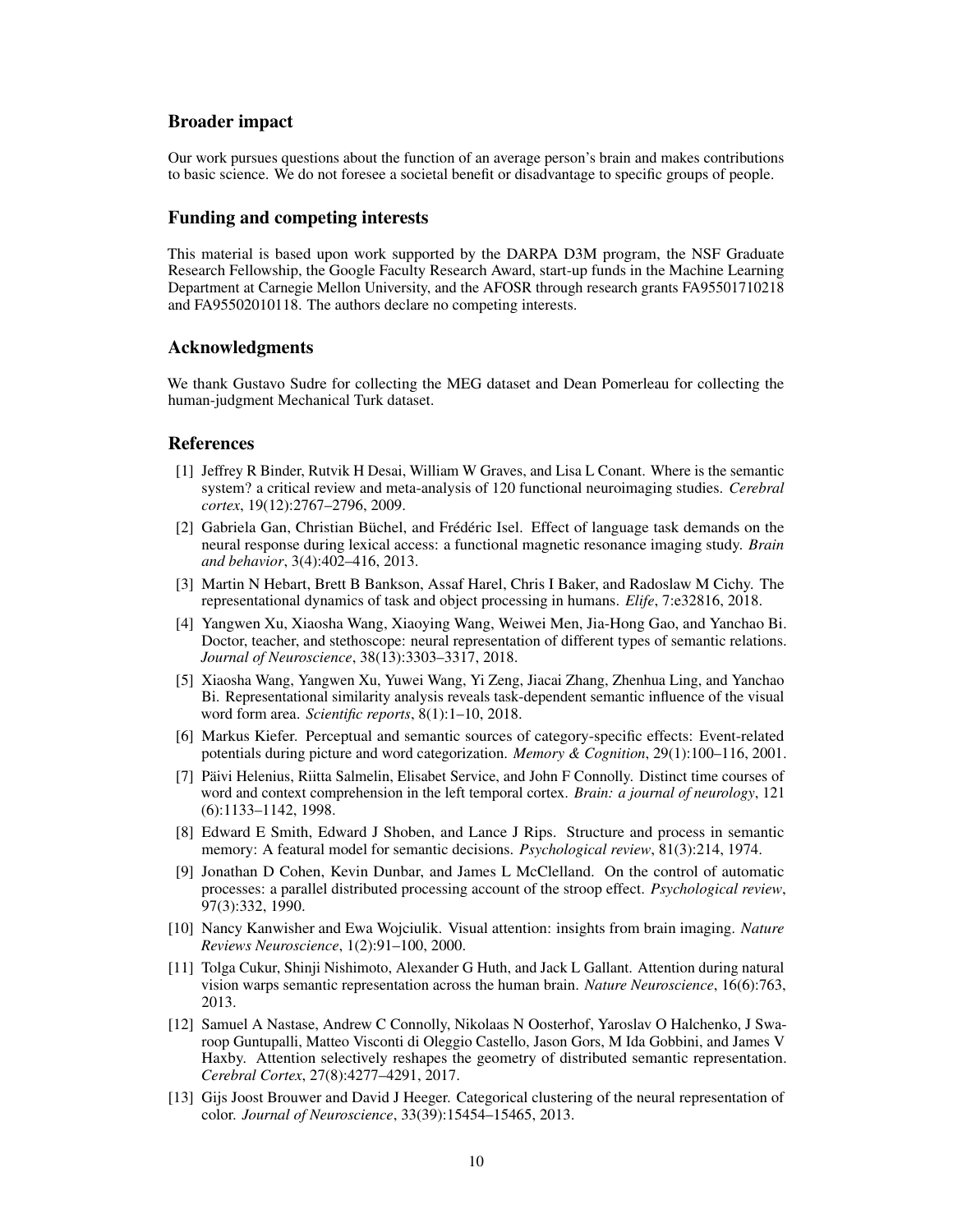- <span id="page-10-1"></span>[14] Tom M. Mitchell, Svetlana V. Shinkareva, Andrew Carlson, Kai-Min Chang, Vicente L. Malave, Robert A. Mason, and Marcel Adam Just. Predicting human brain activity associated with the meanings of nouns. *Science*, 320(5880):1191–1195, 2008.
- <span id="page-10-2"></span>[15] Alona Fyshe, Brian Murphy, Partha Talukdar, and Tom Mitchell. Documents and dependencies: an exploration of vector space models for semantic composition. In *Proceedings of the Seventeenth Conference on Computational Natural Language Learning*, pages 84–93, 2013.
- <span id="page-10-3"></span>[16] Leila Wehbe, Ashish Vaswani, Kevin Knight, and Tom Mitchell. Aligning context-based statistical models of language with brain activity during reading. In *Proceedings of the 2014 Conference on Empirical Methods in Natural Language Processing*, pages 233–243, 2014.
- <span id="page-10-4"></span>[17] Shailee Jain and Alexander Huth. Incorporating context into language encoding models for fMRI. In *Advances in Neural Information Processing Systems*, pages 6628–6637, 2018.
- <span id="page-10-5"></span>[18] Mariya Toneva and Leila Wehbe. Interpreting and improving natural-language processing (in machines) with natural language-processing (in the brain). In *Advances in Neural Information Processing Systems*, pages 14954–14964, 2019.
- <span id="page-10-0"></span>[19] Gustavo Sudre, Dean Pomerleau, Mark Paratucci, Leila Wehbe, Alona Fyshe, Riitta Salmelin, and Tom Mitchell. Tracking neural coding of perceptual and semantic features of concrete nouns. *NeuroImage*, 62(1):451–463, 2012.
- <span id="page-10-6"></span>[20] Nikolaus Kriegeskorte, Marieke Mur, and Peter A Bandettini. Representational similarity analysis-connecting the branches of systems neuroscience. *Frontiers in Systems Neuroscience*, 2:4, 2008.
- <span id="page-10-7"></span>[21] Jacob Devlin, Ming-Wei Chang, Kenton Lee, and Kristina Toutanova. BERT: Pre-training of Deep Bidirectional Transformers for Language Understanding. In *NAACL-HLT*, 2019.
- <span id="page-10-8"></span>[22] Jeff Da and Jungo Kasai. Understanding commonsense inference aptitude of deep contextual representations. In *Proceedings of the First Workshop on Commonsense Inference in Natural Language Processing*, pages 1–12, 2019.
- <span id="page-10-9"></span>[23] Maxwell Forbes, Ari Holtzman, and Yejin Choi. Do neural language representations learn physical commonsense? In *Annual Conference of the Cognitive Science Society*, 2019.
- <span id="page-10-10"></span>[24] Shinji Nishimoto, An T. Vu, Thomas Naselaris, Yuval Benjamini, Bin Yu, and Jack L. Gallant. Reconstructing visual experiences from brain activity evoked by natural movies. *Current Biology*, 2011.
- <span id="page-10-11"></span>[25] Leila Wehbe, Ashish Vaswani, Kevin Knight, and Tom Mitchell. Aligning context-based statistical models of language with brain activity during reading. In *Proceedings of the 2014 Conference on Empirical Methods in Natural Language Processing (EMNLP)*, pages 233–243, 2014.
- <span id="page-10-12"></span>[26] Alexander G Huth, Wendy A de Heer, Thomas L Griffiths, Frédéric E Theunissen, and Jack L Gallant. Natural speech reveals the semantic maps that tile human cerebral cortex. *Nature*, 532 (7600):453–458, 2016.
- <span id="page-10-13"></span>[27] Karl Moritz Hermann, Tomas Kocisky, Edward Grefenstette, Lasse Espeholt, Will Kay, Mustafa Suleyman, and Phil Blunsom. Teaching machines to read and comprehend. In *Advances in Neural Information Processing Systems*, pages 1693–1701, 2015.
- <span id="page-10-14"></span>[28] Yoav Benjamini and Yosef Hochberg. Controlling the false discovery rate: a practical and powerful approach to multiple testing. *Journal of the Royal statistical society: series B (Methodological)*, 57(1):289–300, 1995.
- <span id="page-10-15"></span>[29] Alexandre Gramfort, Martin Luessi, Eric Larson, Denis A Engemann, Daniel Strohmeier, Christian Brodbeck, Roman Goj, Mainak Jas, Teon Brooks, Lauri Parkkonen, et al. Meg and eeg data analysis with mne-python. *Frontiers in neuroscience*, 7:267, 2013.
- <span id="page-10-16"></span>[30] Peter Hagoort. MUC (memory, unification, control) and beyond. *Frontiers in Psychology*, 4: 416, 2013.
- <span id="page-10-17"></span>[31] Michael A Skeide and Angela D Friederici. The ontogeny of the cortical language network. *Nature Reviews Neuroscience*, 17(5):323, 2016.
- <span id="page-10-18"></span>[32] Gregory Hickok and David Poeppel. Neural basis of speech perception. In *Neurobiology of Language*, pages 299–310. Elsevier, 2016.